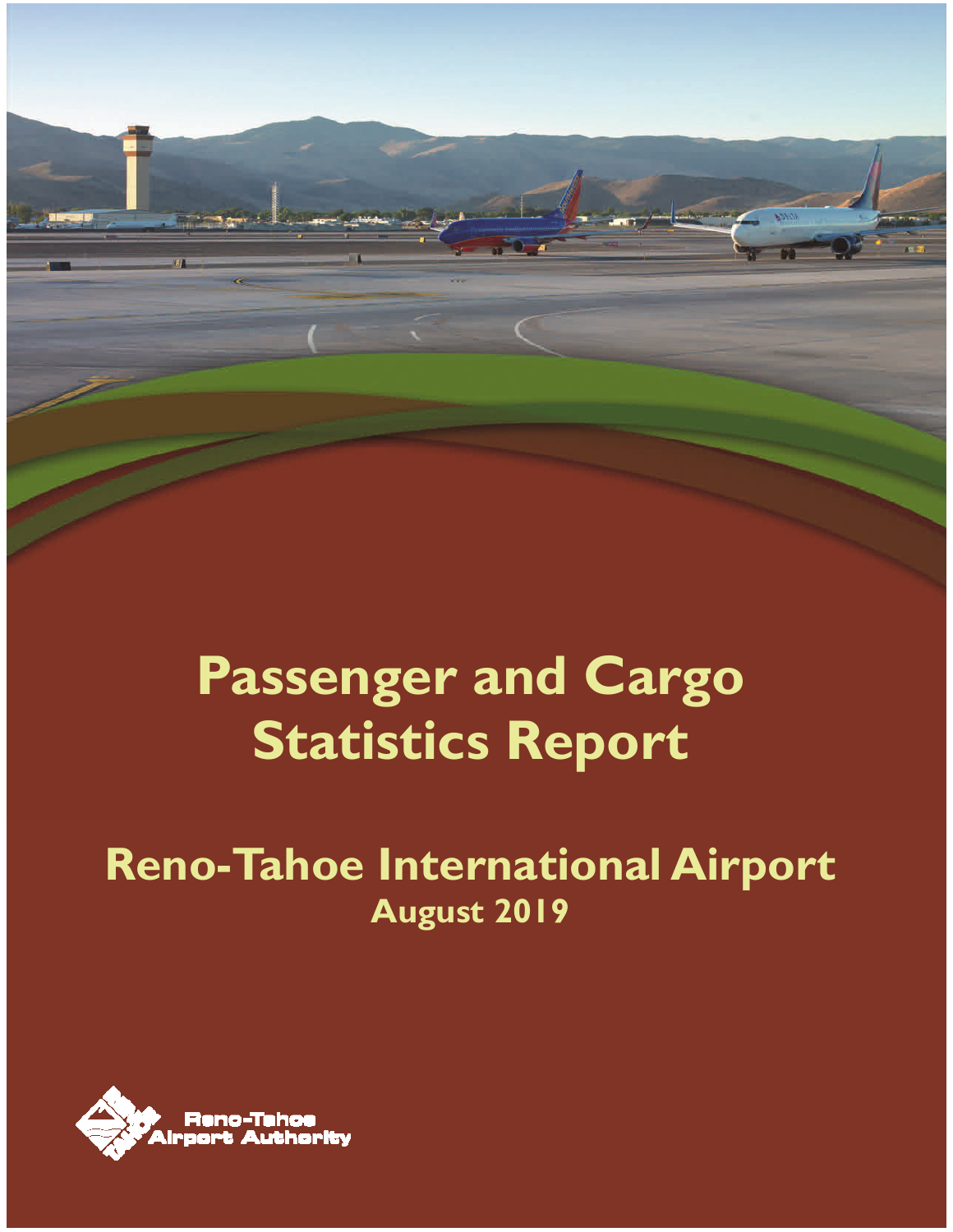

#### **U.S. DOMESTIC INDUSTRY OVERVIEW FOR AUGUST 2019**

Systemwide RNO Carriers Domestic Flights - year over year comparison

 Number of Flights \*: Up 2.0% Capacity of Seats \*: Up 2.6%

 Crude Oil Average: \$54.81 per barrel in August 2019 vs. \$68.06 per barrel in August 2018

RNO Overview for August 2019 – year over year comparison

 Total Passengers: Up 7.2% Avg. Enplaned Load Factor: 79.9%, down 4.3 pts. Actual Departures: Up 9.7% Actual Departing Seats: Up 12.5%

*Source: Airline Activity and Performance Reports; \* Cirium Flight Schedules (formerly INNOVATA) via Diio mi* 

#### **AUGUST 2019 SUMMARY**

Reno-Tahoe International Airport (RNO) served 431,640 passengers in August 2019, an increase of 7.2% versus the same period last year. The airport experienced positive passenger growth for the 51st consecutive month with respect to the year over year monthly increases. During the first eight months of 2019, RNO served 2,977,522 passengers, an increase of 4.7% when compared to the same period last year.

In August 2019, RNO was served by nine airlines providing 2,169 departures to 21 non-stop destinations. At RNO, total seat capacity increased 12.5% and flights increased 9.7% when compared to August 2018.

RNO handled 12,909,571 pounds of air cargo in August 2019, a decrease of 5.7% when compared to August 2018. During the first eight months of 2019, RNO handled 96,188,168 pounds of air cargo, a decrease of 1.3% when compared to the same period last year.

Starting November 14, 2019, Frontier Airlines will start non-stop flights between Reno and Las Vegas. The airline will offer this flight four days a week on Monday, Thursday, Friday and Sunday.

Delta Air Lines will increase its existing seasonal nonstop service from weekly to daily between RNO and Hartsfield-Jackson Atlanta International Airport, the world's busiest airport, in spring 2020. The daily Atlanta service will begin May 1 on Delta's 199-seat Boeing 757 aircraft featuring 20 First Class, 20 Delta Comfort+ and 150 Main Cabin seats.

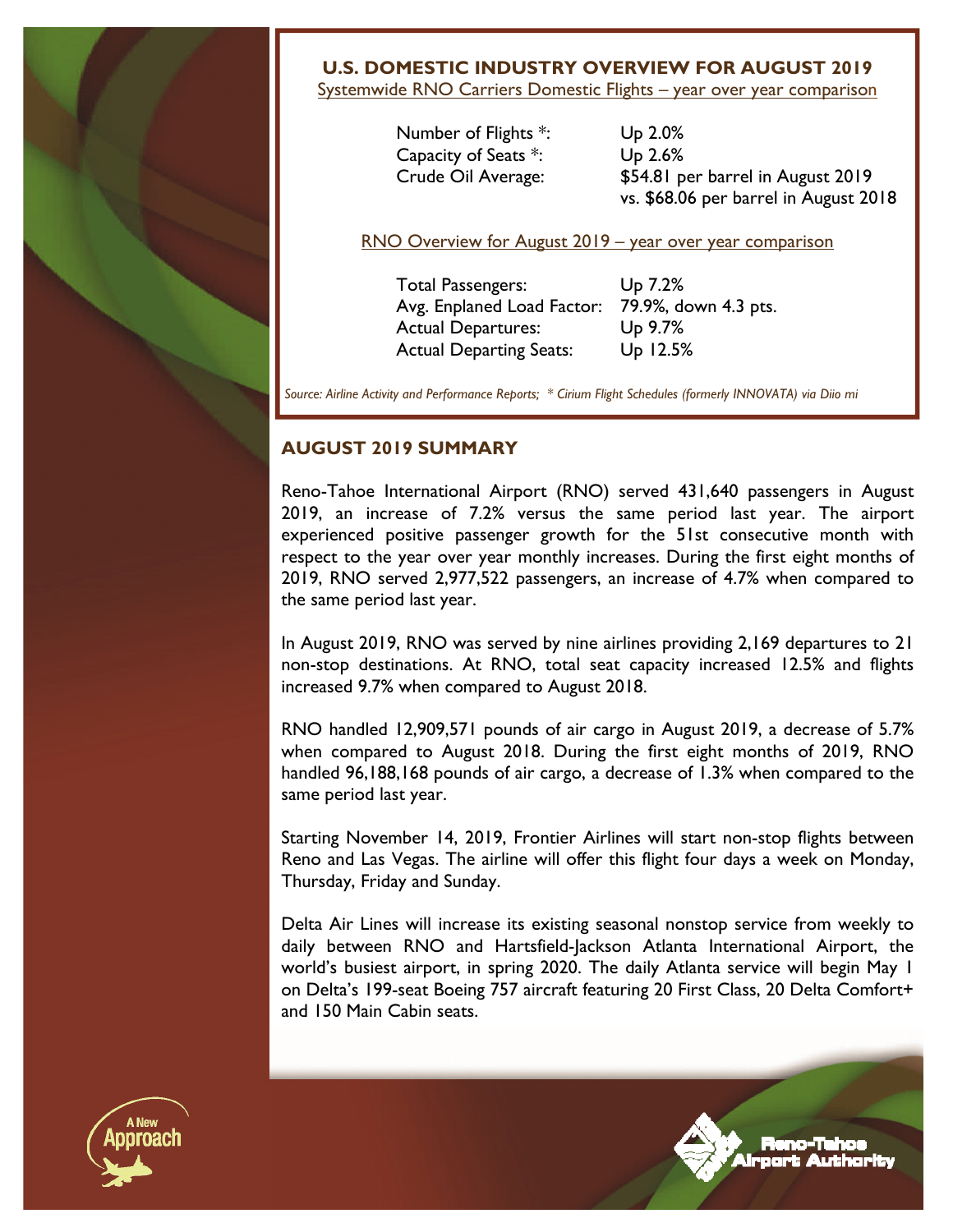#### **PASSENGERS**



#### **Passengers**

Southwest Airlines, the largest carrier at RNO, served 161,471 passengers during the month of August 2019, an decrease of 3.4% when compared to August 2018.

In August 2019, Volaris reported a passenger increase of 30.0%, American Airlines up 23.6%, Allegiant Air was up 23.1%, United Airlines was up 20.7%, Alaska Airlines was up 16.0%, JetBlue Airways was up 3.5% and Delta Air Lines reported an increase of 3.3% when compared to August 2018. Frontier Airlines' reported a decrease of 53.4% during the same period.

**CARGO** 



#### **Cargo**

In August 2019, UPS cargo tonnage was up 26.5% when compared to August 2018. DHL was down 19.4% and FedEx reported a decrease of 21.0% during the same period.

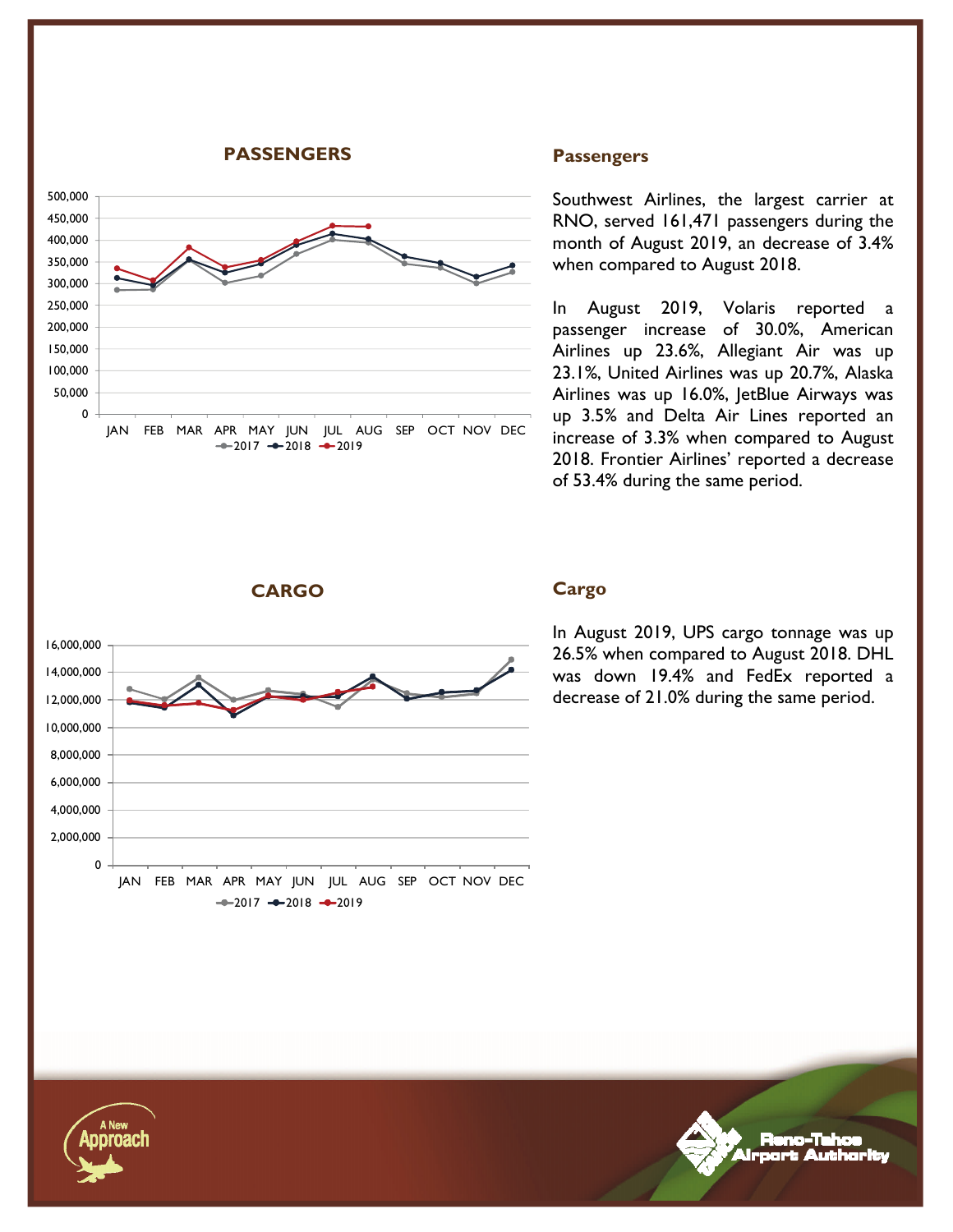

#### **AIR CARRIER MARKET SHARE (passenger airlines)**

| Air Carrier Market Share |           |           |                   |  |  |  |  |  |
|--------------------------|-----------|-----------|-------------------|--|--|--|--|--|
|                          | August-19 | August-18 | <b>YOY Change</b> |  |  |  |  |  |
| Alaska/Horizon           | 10.7%     | 9.9%      | 0.8               |  |  |  |  |  |
| Allegiant Air            | 2.0%      | 1.7%      | 0.3               |  |  |  |  |  |
| American                 | 20.8%     | 18.1%     | 2.8               |  |  |  |  |  |
| Delta                    | 7.0%      | 7.3%      | (0.3)             |  |  |  |  |  |
| Frontier                 | 0.9%      | 2.1%      | (1.2)             |  |  |  |  |  |
| <b>JetBlue</b>           | 3.8%      | 4.0%      | (0.1)             |  |  |  |  |  |
| Southwest                | 37.4%     | 41.5%     | (4.1)             |  |  |  |  |  |
| United                   | 16.2%     | 14.4%     | 1.8               |  |  |  |  |  |
| Volaris                  | 1.0%      | 0.8%      | 0.2               |  |  |  |  |  |
| Others                   | 0.1%      | 0.3%      | (0.2)             |  |  |  |  |  |

Note: numbers are rounded up to one decimal figure.



#### **TOTAL CHARTER PASSENGERS**

RNO served 632 passengers on charter flights during the month of August 2019.



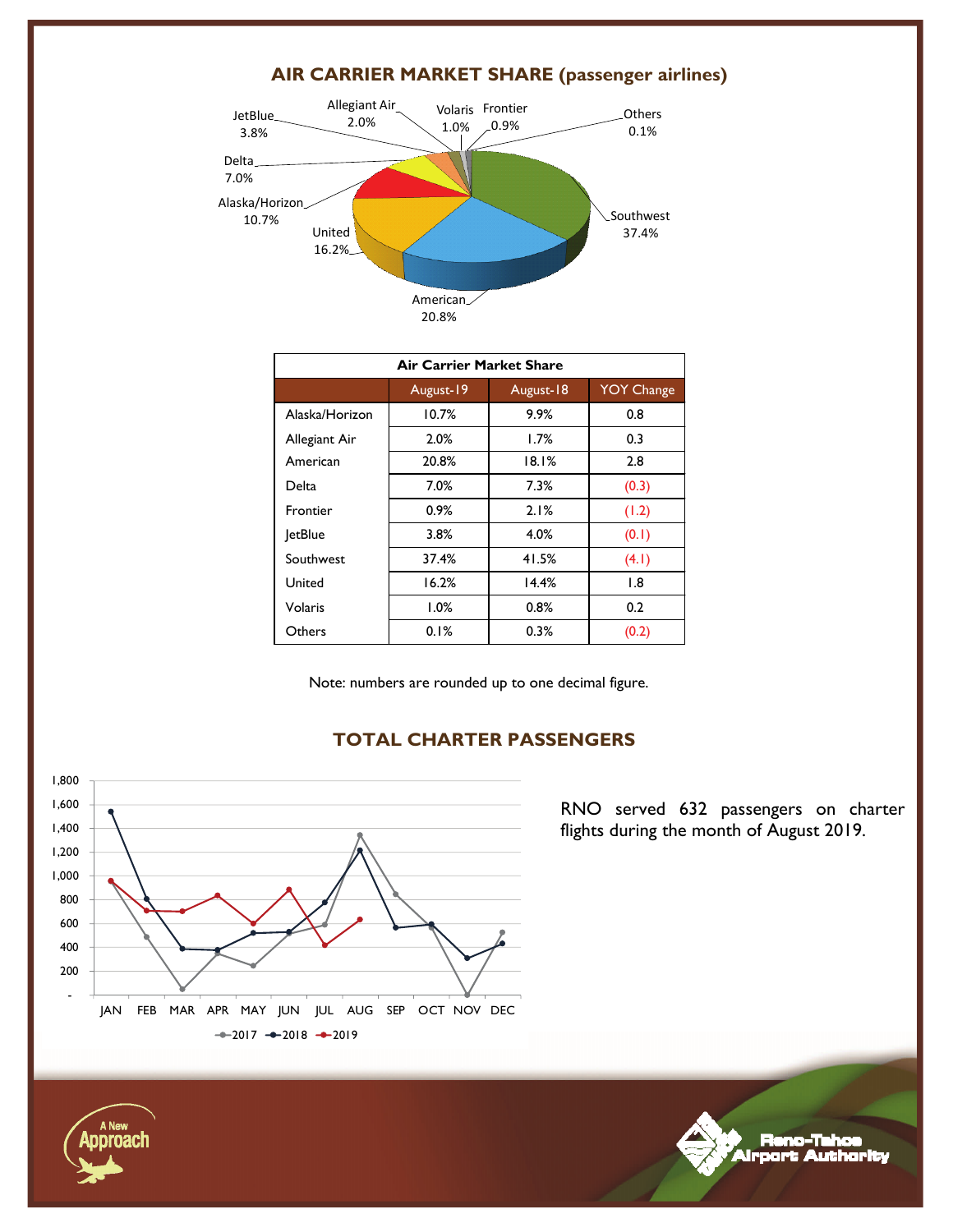#### **TOTAL INTERNATIONAL PASSENGERS**



In August 2019, RNO served a total of 4,175 international passengers, an increase of 30.0% when compared to August 2018.

# **AVERAGE ENPLANED LOAD FACTOR**







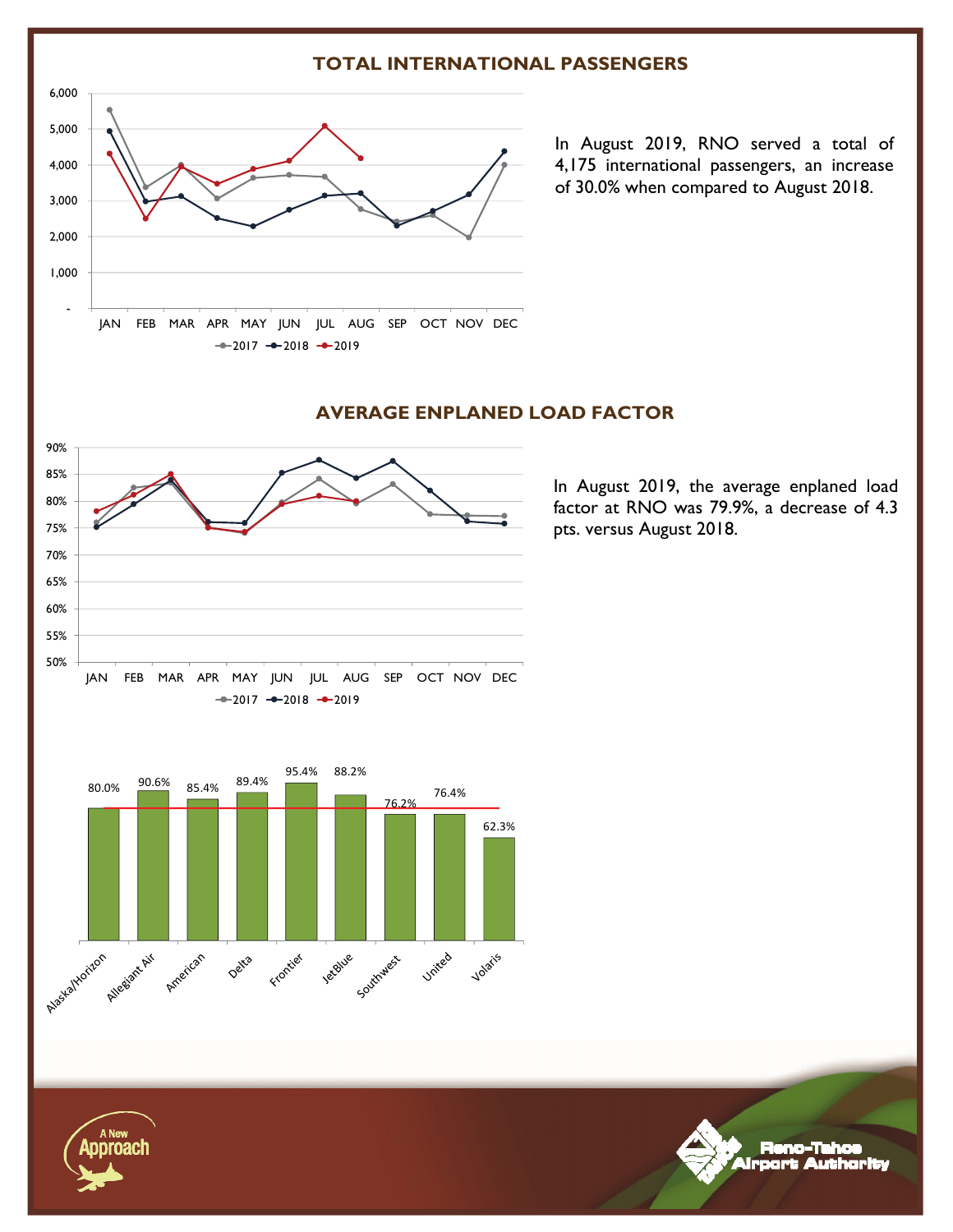#### **DEPARTURES**



In August 2019, RNO handled 2,169 departures on nine commercial airlines, an increase of 9.7% when compared to August 2018.

This doesn't include charter operations on non -incumbent carriers.



#### **DEPARTING SEATS**

In August 2019, nine airlines provided 264,724 departing seats, an increase of 12.5% when compared to August 2018.

This doesn't include charter operations on non -incumbent carriers.



#### **TOTAL OPERATIONS**

A total of 9,808 operations were handled at RNO in August 2019, an increase of 3.7% when compared to August 2018. Total operations include: Air Carrier, Air Taxi, General Aviation and Military operations as reported by the FAA.

Note: graphs on this page show scheduled departures, seats and operations

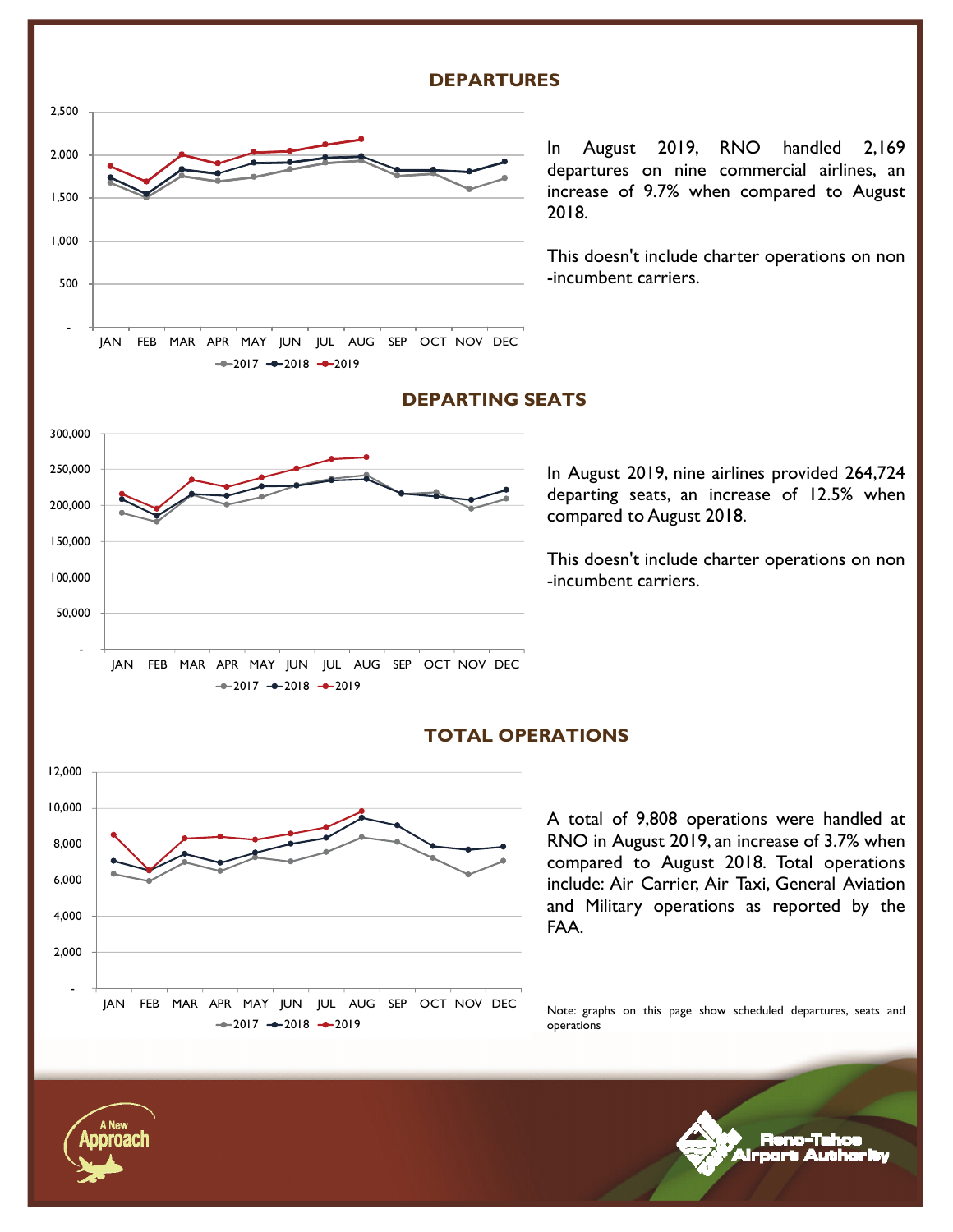### **Recent and Upcoming Schedule Changes**

- Alaska Airlines
	- On June 6, 2019, Alaska Airlines increased the number of flights between Reno and Portland from three times a day to four times a day. The airline will reduce this service back to three times a day from:
		- October 22, 2019, until November 20, 2019
		- and then from December 3, 2019, until December 18, 2019
	- Alaska Airlines offers non-stop flights between Reno and Seattle four times a day. The airline will offer this service five times a day from January 7, 2020, until February 12, 2020.
	- On January 7, 2020, Alaska Airlines will suspend the non-stop flights between RNO and Boise.
- American Airlines
	- From December 4, 2019, until January 7, 2020, American Airlines will reduce the number of flights between Reno and Dallas from three times a day to twice a day.
	- On October 20, 2019, American Airlines will temporarily suspend non-stop seasonal flights between Reno and Chicago O'Hare. Until then, the airline will provide twice a day service on this route.
- Delta Air Lines
	- Delta Air Lines' non-stop seasonal flight between Reno and Minneapolis operated as a Saturday only service from June 8, 2019, until August 24, 2019. The airline will offer this service daily for the winter holidays from December 21, 2019, until January 4, 2020.
	- Delta Air Lines' non-stop flight between Reno and Atlanta will operate on the following schedule:
		- Daily from December 21, 2019, until January 5, 2020
		- Four times a week from February 14, 2020, until April 29, 2020 (Monday, Wednesday, Friday, Saturday)
		- Daily starting May 1, 2020
- Frontier Airlines
	- On November 12, 2019, Frontier will temporarily suspend non-stop flights between RNO and Denver for the winter season.
- JetBlue Airways
	- JetBlue Airways' non-stop flights between Reno and New York City will operate on the following schedule:
		- Daily until September 3, 2019
		- Four days a week from September 5, 2019, until October 25, 2019 (Monday, Thursday, Friday, Sunday)
		- Twice a week from October 27, 2019, until November 17, 2019 (Thursday, Sunday)
		- Daily from November 21, 2019, until December 2, 2019 (no flight on November 28)
		- Twice a week from December 5, 2019, until December 15, 2019
		- Daily from December 17, 2019, until January 6, 2020
		- Four times week starting January 9, 2020

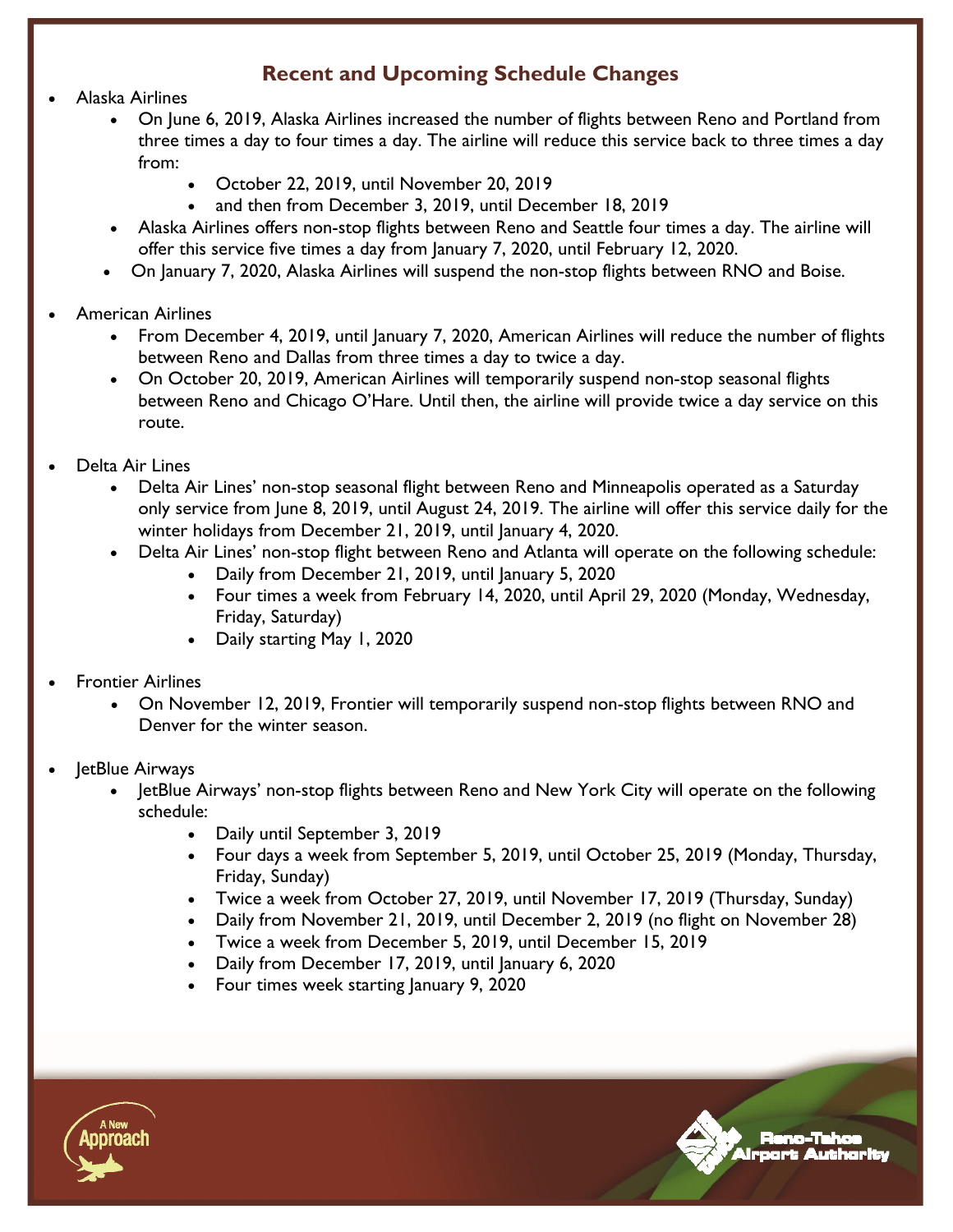## **Recent and Upcoming Schedule Changes**

- Southwest Airlines
	- Southwest Airlines' non-stop seasonal flight between Reno and Dallas Love Field was temporarily suspended on August 4, 2019. This flight is expected to return next year.
	- Southwest Airlines' non-stop flights between Reno and San Diego will operate on the following schedule:
		- Three times a day until November 1, 2019
		- Two to four times a day from November 2, 2019, until December 2, 2019
		- Twice a day from December 3, 3019, until December 15, 2019
		- Three to four times day from December 16, 2019, until December 30, 2019, before returning to the three times a day schedule
	- Southwest Airlines' non-stop flights between Reno and San Jose will operate on the following schedule:
		- Three times a day from September 3, 2019, until November 1, 2019 (fewer flights on Saturdays and Sundays)
		- Once a day from November 2, 2019, until December 2, 2019
		- Twice a day from December 3, 2019, until December 13, 2019
		- Once a day from December 14, 2019, until December 30, 2019, before returning to the three times a day schedule
	- Southwest Airlines' non-stop seasonal flights between Reno and Chicago Midway will operate on Sundays only during the month of October 2019. The route will then be temporarily suspended until spring 2020.
- United Airlines
	- United Airlines' non-stop flight between Reno and Houston operates on a once a day schedule. The airline will offer this service twice a day from December 19, 2019, until January 5, 2020.
	- United Airlines will reduce non-stop flights between Reno and San Francisco from five to six times a day to four times a day from August 31, 2019, until December 18, 2019. The airline will return to the five times a day schedule on December 19, 2019.
	- On October 26, 2019, United Airlines will reduce the number of non-stop flights between Reno and Los Angeles from three times a day to twice a day.
	- United Airlines will temporarily suspend non-stop seasonal flights between Reno and Chicago O'Hare on October 26, 2019. This flight returns on December 19, 2019.
- Volaris
	- Volaris offers non-stop flights between Reno and Guadalajara, Mexico, three days a week (Mondays, Wednesdays and Fridays).
		- The airline will add a fourth weekly flight (Thursday) from November 6, 2019, until March 6, 2020.
		- The flight will operate five days a week (Monday through Friday) from December 17, 2019, until January 7, 2020, before returning to the four days a week schedule.